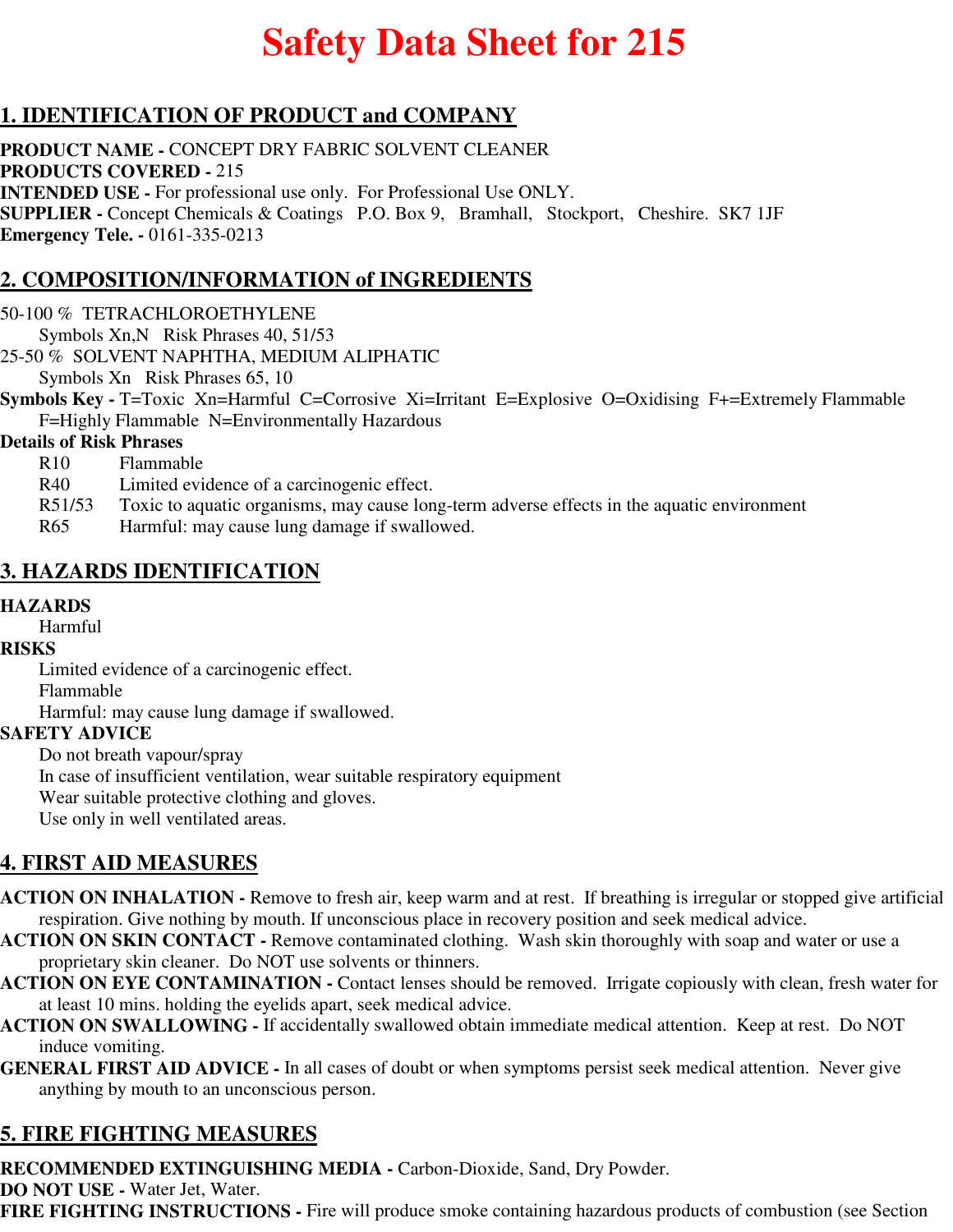10). Decomposition products may be a hazard to health. Appropriate self-contained breathing apparatus may be required. Cool closed containers exposed to fire with a water spray. Do not allow run off from fire fighting to enter drains or water courses.

### **6. ACCIDENTAL RELEASE MEASURES**

Exclude sources of ignition and ventilate the area. Exclude non-essential personnel. Avoid breathing vapours. Refer to protective measures listed in sect. 7&8. Contain and collect spillages with non-combustible absorbent materials e.g. sand, earth and place in suitable container for disposal in accordance with the waste regulations Clean preferably with a detergent, avoid use of solvents. Do not allow to enter drains or water courses. If it does the local water company should be contacted immediately, in case of contamination of streams rivers or lakes the National Rivers Authority

# **7. STORAGE AND HANDLING**

- **STORAGE PRECAUTIONS** If designated flammable is subject to the Highly Flammable Liquids & Liquefied Petroleum Gases Regulations. Up to 50lts may be kept in workroom fireproof cupboard or bin, otherwise in a separate room Observe the label precautions. Store between  $5 \& 25\phi$ C in a dry well ventilated place away from sources of heat, ignition and direct sunlight. No smoking. Prevent unauthorised access. Containers which are opened should be properly resealed and kept upright to prevent leakage. Store away from oxidising agents and strongly alkaline and acidic materials. The principles contained in the HSE's guidance note Storage of Packaged Dangerous Substances should be observed when storing this product.
- **HANDLING PRECAUTIONS** Vapours are heavier than air and may spread along floors. They may form explosive mixtures with air. Prevent creation of explosive or flammable mixtures and avoid vapour concs higher than the OEL Do not use in areas where potential sources of ignition exist. Electrical equipment should be protected to the appropriate standard. Use non sparking tools & exclude sources of heat, sparks & flames Keep container tightly closed. Never use pressure to empty, container is not a pressure vessel. Always keep in containers made of the same material as the supply container. Avoid skin & eye contact. For personal protection see Sect.8. Good housekeeping and regular removal of waste materials will minimise risks.

## **8. EXPOSURE CONTROLS AND PERSONAL PROTECTION**

#### **OCCUPATIONAL EXPOSURE LIMITS**

TETRACHLOROETHYLENE Long Term: 50 ppm & 345 mgm/m3 Short Term: 100 ppm & 689 mgm/m3 Notation OES SOLVENT NAPHTHA, MEDIUM ALIPHATIC Long Term: 100 ppm & 575 mgm/m3 Short Term: 125 ppm & 720 mgm/m3 Notation OES **NOTES -** Sen =Respiratory Sensitizer OES = Occupational Exposure Standard MEL = Maximum Exposure Limit

OEL's are from EH40 except where marked SUP which are assigned by the supplier of the substance

- **ENGINEERING PRECAUTIONS** Provide adequate ventilation. Where reasonably practicable this should be achieved by the use of local exhaust ventilation and good general extraction. If extraction methods are insufficient to maintain concentrations of particulates and/or solvent vapours below relevant OEL's, suitable respiratory protective equipment should be worn.
- **GENERAL PRECAUTIONS** All ppe, including rpe, used to control exposure to hazardous substances must be selected to meet the requirements of the COSHH regulations. Hygiene measures: keep away from food, drink and animal feeding stuffs. Wash hands before breaks and at the end of workday.
- **RESPIRATORY PROTECTION** Air fed respiratory equipment should be worn when sprayed if levels cannot be controlled below OEL's and engineering methods cannot be reasonably improved.
- **HAND PROTECTION Full physical protection is best. Seek relevant advice from glove manufacturers. Barrier cream may** be of help but should not be applied after exposure has occurred.
- **EYE PROTECTION -** Eye protection designed to protect against liquid splashes should be worn.
- **SKIN PROTECTION -** Cotton or cotton/synthetic overalls or coveralls are normally suitable. Grossly contaminated clothing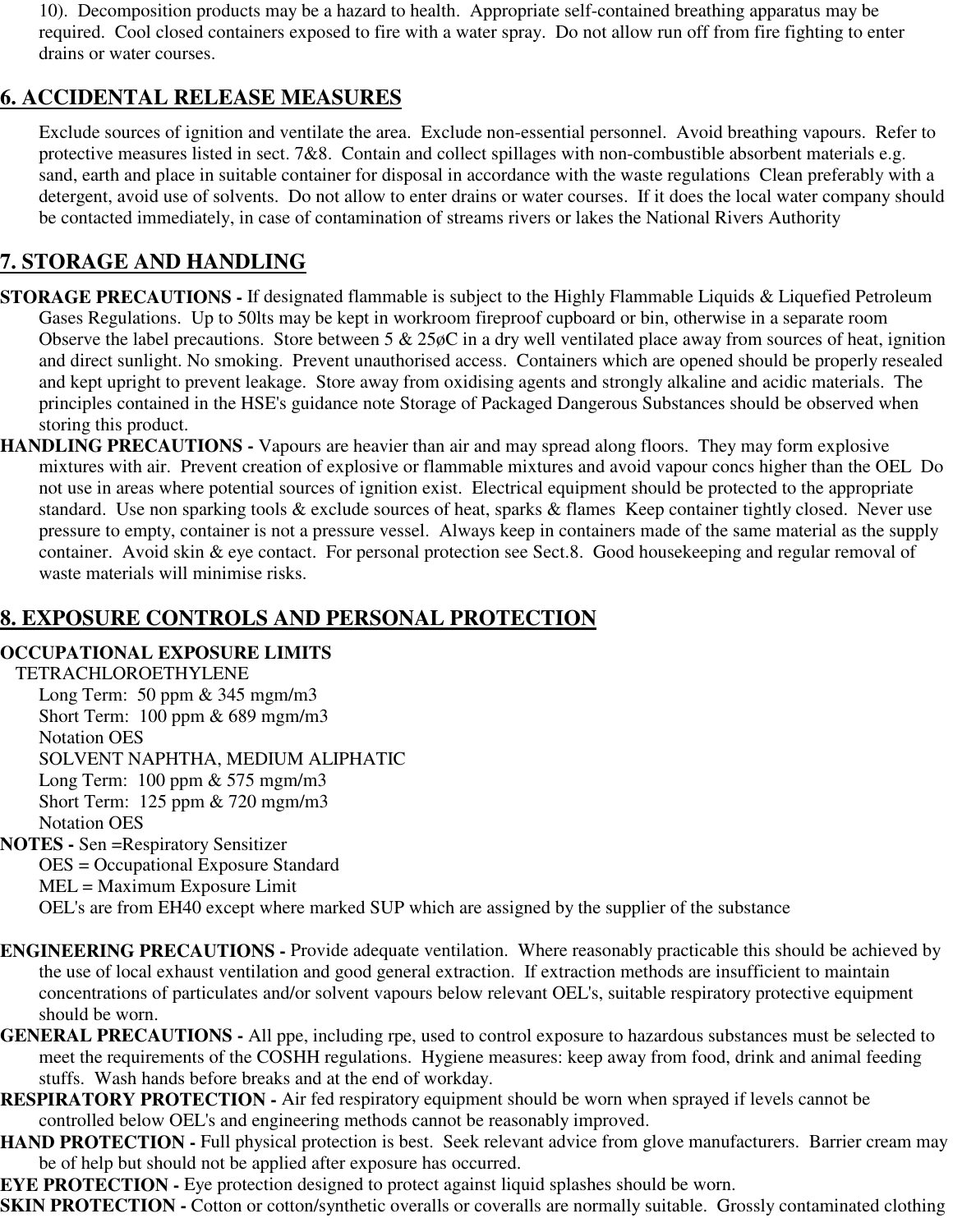should be removed and the skin washed with soap & water or a proprietary skin cleaner.

# **9. PHYSICAL AND CHEMICAL PROPERTIES**

**Physical State -** CLEAR FLUID **Flash Point Specific Gravity -** 0.9 **Lower Explosion Limit -** 0.6% vol\par

### **10. STABILITY AND REACTIVITY**

Stable under the recommended storage & handling conditions (see Sect.7). In a fire, hazardous decomposition products such as smoke, carbon monoxide, carbon dioxide, and oxides of nitrogen may be produced. Keep away from oxidising agents and strongly alkaline and acid materials to prevent the possibility of an exothermic reaction.

## **11. TOXICOLOGICAL INFORMATION**

Exposure to organic solvent vapours may result in adverse health effects such as irritation of the mucous membrane and respiratory system and adverse effects on the renal and central nervous systems. Symptons include headaches, dizziness, fatigue, muscular weakness, drowsiness and in extreme cases unconsciousness. Splashes in the eyes may cause irritation and reversible local damage. Repeated or prolonged contact with the product may lead to removal of natural fats from the skin resulting in non-allergic contact dermatitis and absorption through the skin. Splashes in or contamination of the eye may cause irritation and reversible local damage.

## **12. ECOLOGICAL INFORMATION**

There is no data available on the product itself. The product should not be allowed to enter drains or water courses or be deposited where it can affect ground or surface waters.

#### **13. DISPOSAL CONSIDERATIONS**

Do not allow into drains or water courses or dispose of where ground or surface waters may be affected. Wastes, including emptied containers, are controlled wastes and should be disposed of in accordance with regulations made under the Control of Pollution (1974) & Environmental Protection (1990) Acts. Using the information in this data sheet, advice should be obtained from the Waste Regulation Authority whether the Special Waste Regulations 1980 apply.

#### **14. TRANSPORT INFORMATION**

**UN No -** 1992 **Class -** 3 **Designation -** FLAMMABLE LIQUIDS For Transport Information other than UK Road or Rail please contact your supplier.

### **REGULATORY INFORMATION**

**CLASSIFICATION** Harmful **CONTAINS RISKS PHRASES** Limited evidence of a carcinogenic effect. Flammable Harmful: may cause lung damage if swallowed. **SAFETY PHRASES** Do not breath vapour/spray In case of insufficient ventilation, wear suitable respiratory equipment Wear suitable protective clothing and gloves. Use only in well ventilated areas.

## **16. OTHER INFORMATION**